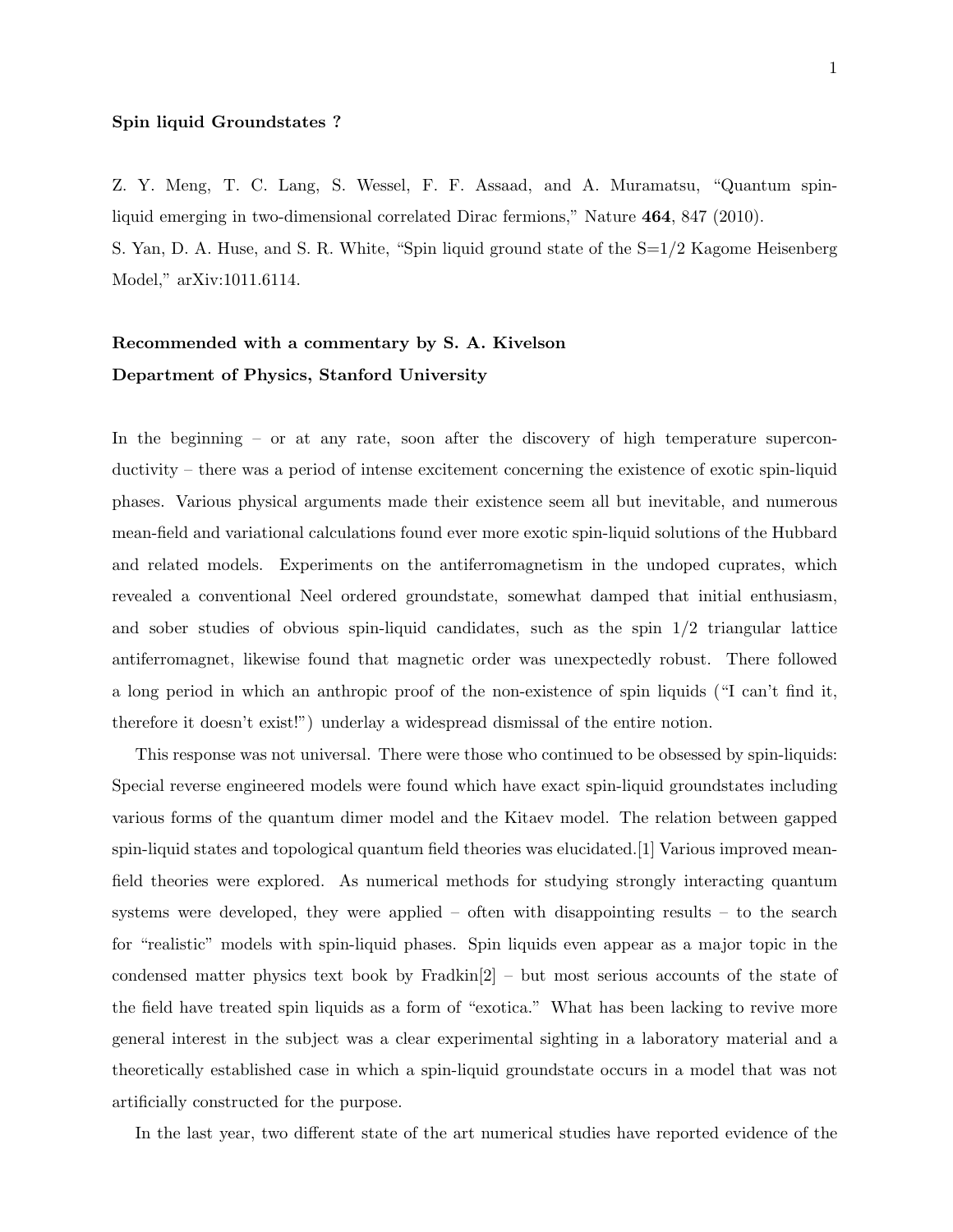existence of a fully gapped spin-liquid state in two distinct, natural models of strongly interacting electrons in two spatial dimensions. The first paper is a quantum Monte-Carlo study of the Hubbard model on the honeycomb lattice, where evidence is presented of the existence of a fully gapped phase at intermediate values of U (of order the bandwidth), which is identified by the authors as a spin-liquid. The second paper is a density matrix renormalization group (DMRG) study of the spin 1/2 Heisenberg model on the Kagome lattice, where, the authors conclude, there is a fully gapped spin-liquid state that appears to have  $Z_2$  topological order.

## A. Hubbard model on a honeycomb lattice:

Because the honeycomb lattice is bipartite, quantum Monte-Carlo calculations are not vexed by fermion minus sign problems so long as the band is half filled (one electron per site). According to Murphy's Law, this should guarantee that nothing interesting occurs in this model. Meng *et al*[3] were able to obtain groundstate information on systems up to  $L = 18$  sites across. (That's 648 sites – wow!) In the absence of interactions, the system is a semimetal, with the Dirac nodal spectrum so touted in studies of graphene. A familiar RG analysis shows that the semimetal is a stable phase for a non-vanishig range of interaction strengths, U. At large U, the model maps to the spin  $1/2$ Heisenberg model, which is well known to exhibit a magnetically ordered Neel state. Both of these states have gapless spin excitations, and the semimetal has gapless charge excitations, as well.

Unexpectedly, Meng *et al* found that for  $3.5 < U < 4.3$  (in units in which the hopping matrix  $t=1$ , there appears to be an intermediate phase that is fully gapped. The inferred spin-gap is small,  $\Delta_s \simeq 0.03t$ , presumably implying a longish correlation length and correspondingly large finite size effects. Indeed, finite size scaling must be used to extract  $\Delta_s \equiv \lim_{L\to\infty} \Delta_s(L)$ ; even for  $L = 18$ ,  $\Delta_s(L)$  is more than a factor of 2 larger than the extrapolated value  $\Delta_s$ . However, the two transitions appear relatively sharply defined. A followup paper, by another group[4], has reached the same conclusions.

The identification of the fully gapped phase as a spin-liquid is still more complicated. The existence of both a charge and spin gap already rules out many possible phases, including any gapless spin-liquid phase. The authors undertook a heroic search for evidence of any form of broken symmetry which could be responsible for the spin-gap in this phase, including time reversal symmetry, which would accompany an anomalous quantum Hall phase, and translation symmetry, which would accompany a valence bond crystal phase. From the fact that they found no evidence of any broken symmetry, the authors concluded that the intermediate phase must be a spin-liquid.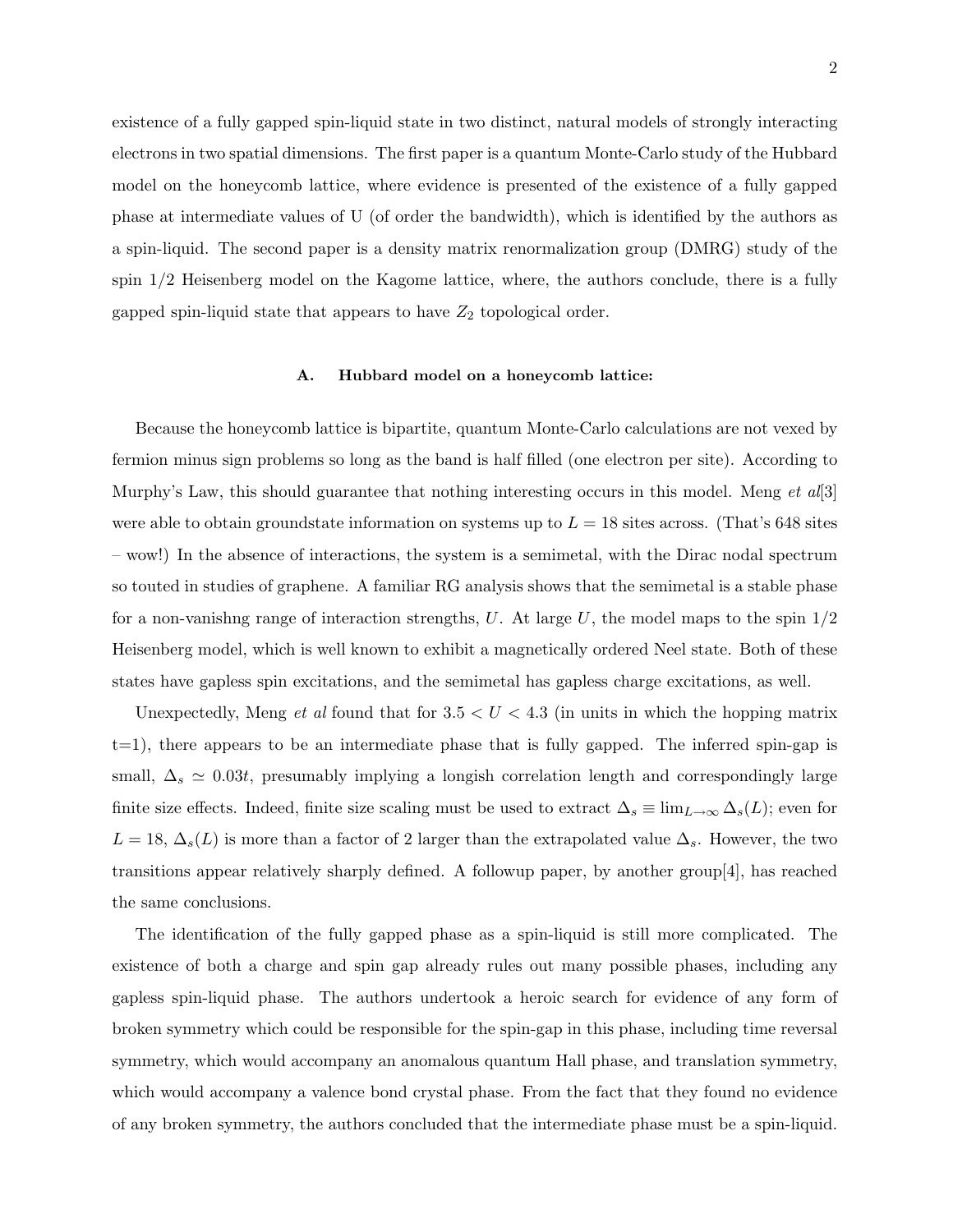However, if it is a spin-liquid, one might expect to see evidence of topological order in the form of a near ground-state degeneracy which depends only on the topology of the system, with an energy splitting that vanishes exponentially with increasing system size. The authors looked unsuccessfully for such a signature of topological order. It is not, presently, clear to me whether this implies that the intermediate phase is not topologically ordered, or if this is a technical issue associated with finite size effects or the method of calculation

## B. Spin 1/2 Heisenberg antiferromagnet on a Kagome lattice

The DMRG study of Yan *et al*[5] on Kagome cylinders is a tour-de-force, both as an exercise in DMRG (cylinders with circumferances as large as  $L = 12$  lattice sites were studied, which must be a new record for DMRG) and as an exercise in clever finite size analysis. Studies were carried out for a range of different geometries, with various boundary conditions, and, at times, in the presence of different types of "weak" symmetry breaking fields.

On the basis of these studies, Yan *et al* reached a number of conclusions concerning the groundstate properties of the Kagome antiferromagnet: 1) The ground-state is a spin-singlet, and there is a small "spin-gap,"  $\Delta_s$ , defined to be the excitation energy of the lowest lying spin 1 state. The value of  $\Delta_s$  shows sufficient variation with L and the form of the boundary conditions that the authors do not venture to estimate its value in the thermodynamic limit. However, it appears to be smaller than the spin-gap inferred from earlier exact diagonalization studies[6], in which the spin-gap on the largest (36 site) system studied was  $0.164J$ , where J is the strength of the exchange interaction. 2) In the thermodynamic limit there is an even smaller "singlet gap,"  $\Delta_0$ , separating the ground-states from the lowest spin-0 excited state. Yan *et al* estimate that  $\Delta_0$  is approximately 0.05J, with uncertain error bars on this estimate. This differs qualitatively from inferences obtained in exact diagonalization studies, in which a large number of low energy spin-0 states were found, suggesting that the state is gapless. For example, for a 36 site system on a torus,[6] the singlet gap is less than 0.01J, and there are of order 50 states with energy lower than 0.05*J*. Yan *et al* have attributed this discrepancy to a peculiarity of the boundary conditions in this small-size system. 3) Yan *et al* conclude that the correlation length governing finite size effects is short (a couple of lattice constants), which they infer from the rapid convergence they find in measured quantities (such as the ground-state energy) as a function of  $L$ . I am somewhat surprised by this finding, as I would have thought the small value of  $\Delta_0$  would translate to a long correlation length,  $\xi \sim (J/\Delta_0)^{1/z}$  with dynamical exponent  $z = 1$  or 2. 4) The ground-state is most probably